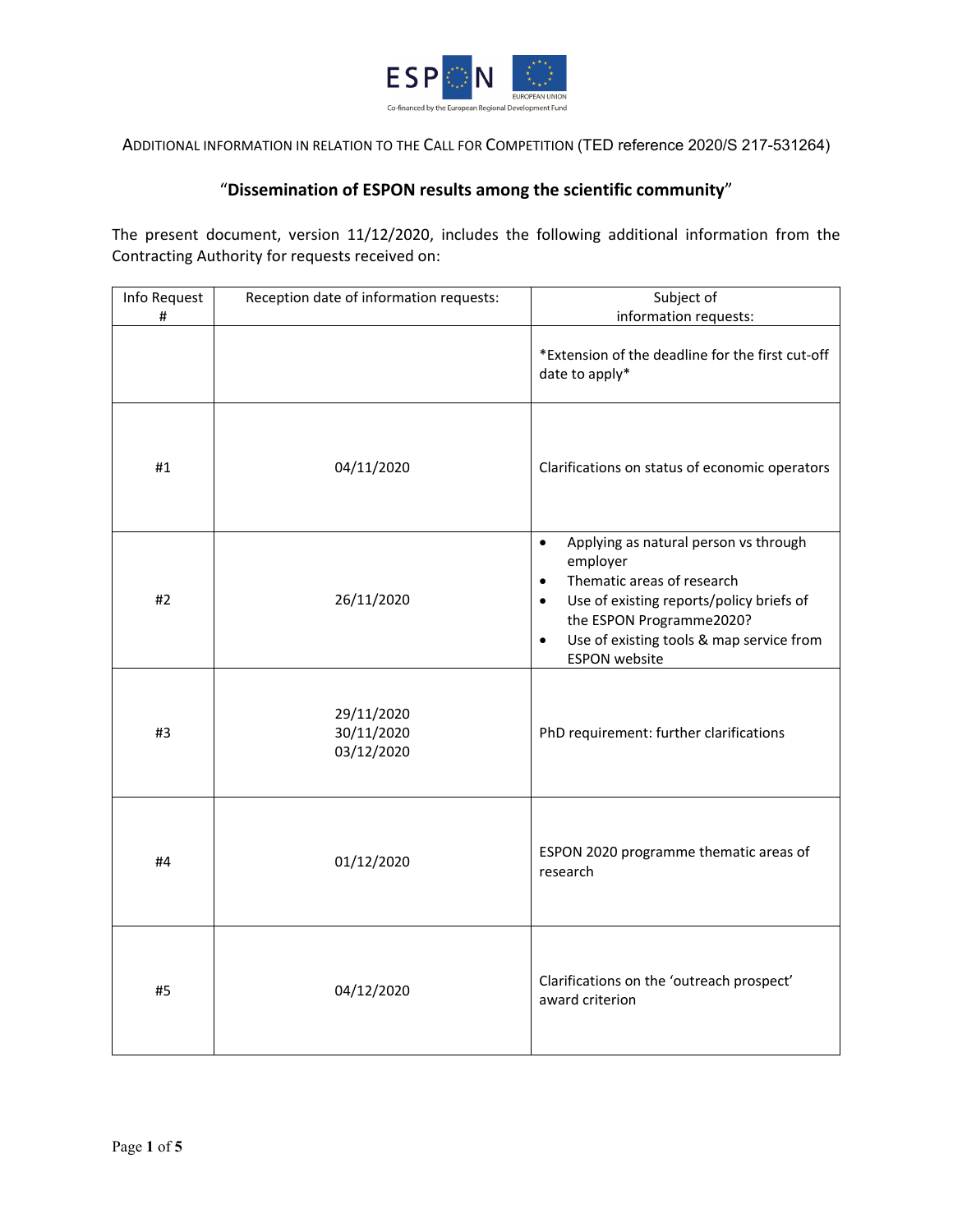

| #6 | 05/12/2020 | Post Doc requirement: further clarifications |
|----|------------|----------------------------------------------|
|----|------------|----------------------------------------------|

Questions and answers are detailed in sections below.

*NB: the present information has been sent by email to all applicants having requested the Terms of Reference of the Call for Tender until the date of this document.* 

Additional information about each call for tenders are automatically sent to those economic operators having requested the Terms of Reference by e-mail or downloaded them from the *Portail des Marchés Publics* of Luxembourg and the ESPON EGTC e-Tendering Platform. Updated versions can also be found on the ESPON website under each relevant project: https://www.espon.eu/participate/calls.

Please find here below requests of information from tenderers by email (tenders@espon.eu) and the complementary information provided by the Contracting Authority:

\*\*\*

#### **Additional information from the Contracting Authority:**

Please be informed that the first cut-off date to apply to this Call for Competition has been extended till 31 December 2020 (Art 1.3 of the Notice)

\*\*\*

#### **Information Request # 1**

How should PhD students or persons not connected to any working business treat the filling of the ESPD, in particular Part II?

#### **Additional information from the Contracting Authority \*UPDATED\*:**

The notion of 'economic operator' is interpreted in a broad manner and includes any natural persons and/or entities which offer the execution of works, the supply of products or the provision of services on the market, irrespective of the legal form under which they have chosen to operate. Thus, firms, branches, subsidiaries, partnerships, cooperative societies, limited companies, universities, public or private, other forms of entities and natural persons fall within the notion of economic operator.

It therefore follows that any person or entity which, in light of the conditions laid down in the call for Expressions of Interest, believes that is capable of carrying the tasks therein described, is eligible to put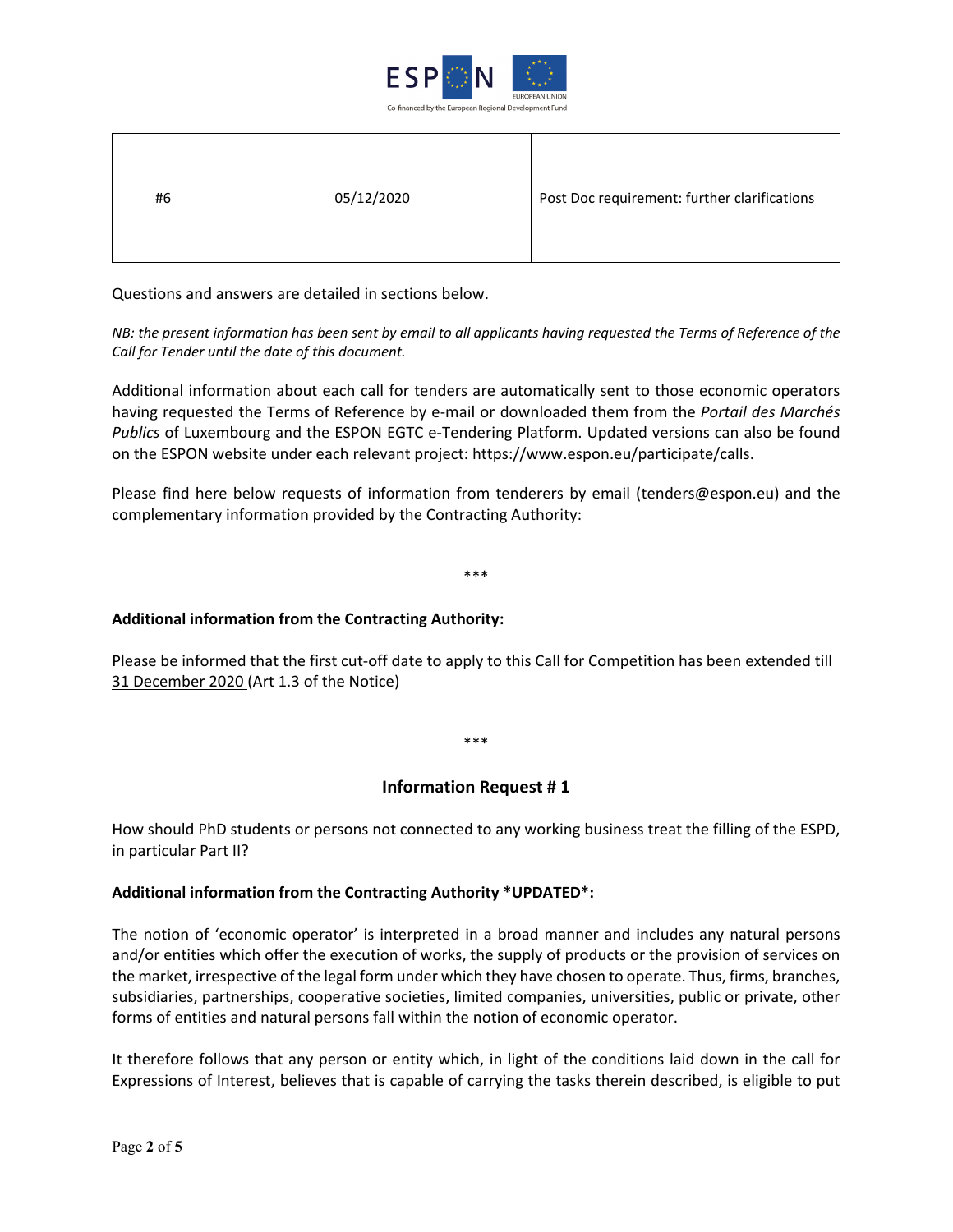

itself forward as a candidate, regardless of whether it is governed by public law or private law, whether it is active as a matter of course on the market or only on an occasional basis.

\*\*\*

# **Information Request # 2**

- 2.1.Can the contract be stipulated with a natural person or does it have to go through my employer?
- 2.2. From the call, it is not fully clear how the content of ESPON should be incorporated into the design of the study.
- 2.3.Where on ESPON website (which section) we can find details on your thematic areas of research?
- 2.4.Does the proposed study have to include data and/or concepts analysed in existing reports/policy briefs of the ESPON Programme2020? Are they fully accessible to the applicants?
- 2.5.Can the research to be performed use data and methods from the existing tools & map service of your website?

## **Additional information from the Contracting Authority:**

- 2.1.There is no obstacle in contracting with natural persons, see also #1.
- 2.2.It is up to the researchers to decide how to incorporate ESPON territorial evidence or methods and to explain it clearly in their proposal: (i) in the abstract presenting the foreseen scientific article and (ii) in flagging the links to the related thematic areas of research done within the framework of the ESPON 2020 Cooperation Programme.
- 2.3.Areas of research done by the ESPON 2020 Cooperation Programme are publicly available on [www.espon.eu](http://www.espon.eu/) and specifically in the following sections:

<https://www.espon.eu/applied-research> <https://www.espon.eu/targeted-analyses> <https://www.espon.eu/monitoring-and-tools> <https://www.espon.eu/transnational> <https://database.espon.eu/> <https://www.espon.eu/news-events/events/workshops>

- 2.4.Data, concepts and more generally territorial evidence and methods delivered within the framework of the ESPON 2020 Cooperation Programme should be included in the proposal. They can be found, not only in reports or policy briefs, but in any other document and database freely accessible on the ESPON website (see also #2.3).
- 2.5.Data and methods available via the ESPON toolbox [\(https://www.espon.eu/tools-maps\)](https://www.espon.eu/tools-maps) can be used to perform the research.

\*\*\*

# **Information Request # 3**

3.1.Having PhD is mandatory?

3.2.I am in the last year of my PhD: am I eligible?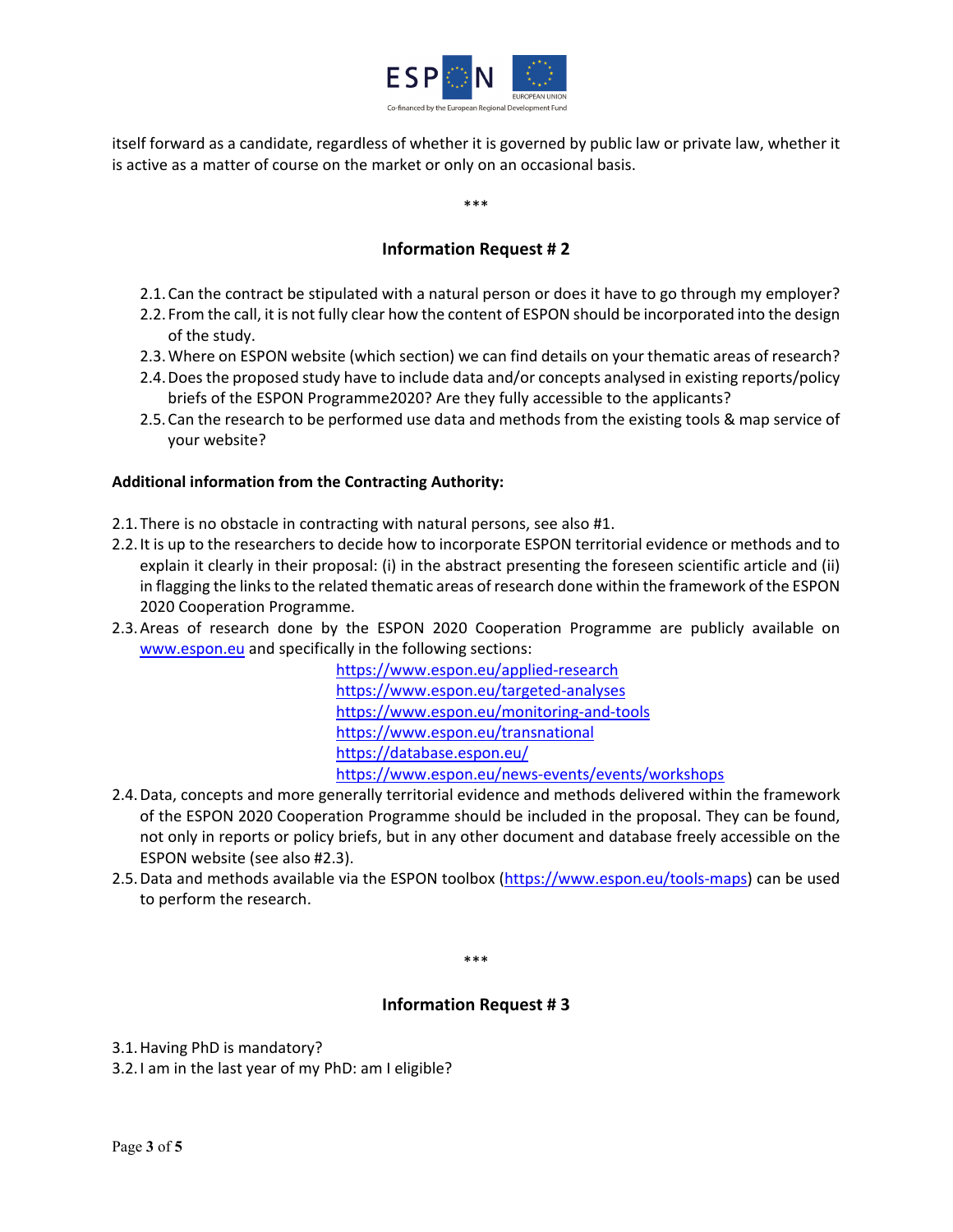

- 3.3.I am employed as a researcher and in parallel I am enrolled in a PhD programme but will defend and finalise it any time soon: am I eligible?
- 3.4.As a PhD student, how do I fill in the ESPD?

## **Additional information from the Contracting Authority:**

3.1. In order to be eligible, applicants must be enrolled as a student in a PhD or Postdoctoral research programme offered by a university or any other higher education institution located in the countries of the ESPON Programme (EU 27 Member States, United Kingdom, Iceland, Liechtenstein, Norway and Switzerland) at the moment of submitting the application.

- 3.2. Yes.
- 3.3. Yes.

3.4. A PhD student, as natural person, should fill in the relevant information in section Part I, Part III, Part VI on the ESPD.

\*\*\*

#### **Information Request # 4**

Where can I find details on the thematic areas of research done by ESPON 2020 programme?

#### **Additional information from the Contracting Authority:**

Please refer to #2

\*\*\*

#### **Information Request # 5**

5.1.I have already submitted an abstract to a scientific journal and expect to submit the paper in January 2021. Would this fit with the call requirements?

5.2.Is it ok for the paper to have more than one author or should it be single authored?

#### **Additional information from the Contracting Authority:**

5.1. Yes, provided that the proposal fulfills the selection criteria set in the Call for Competition. 5.2. Yes.

\*\*\*

# **Information Request # 6**

6.1.I am a post-doc researcher but my contract expires by end of 2020: am I eligible? 6.2. Should I fill the ESPD as a natural person or with reference to my employer?